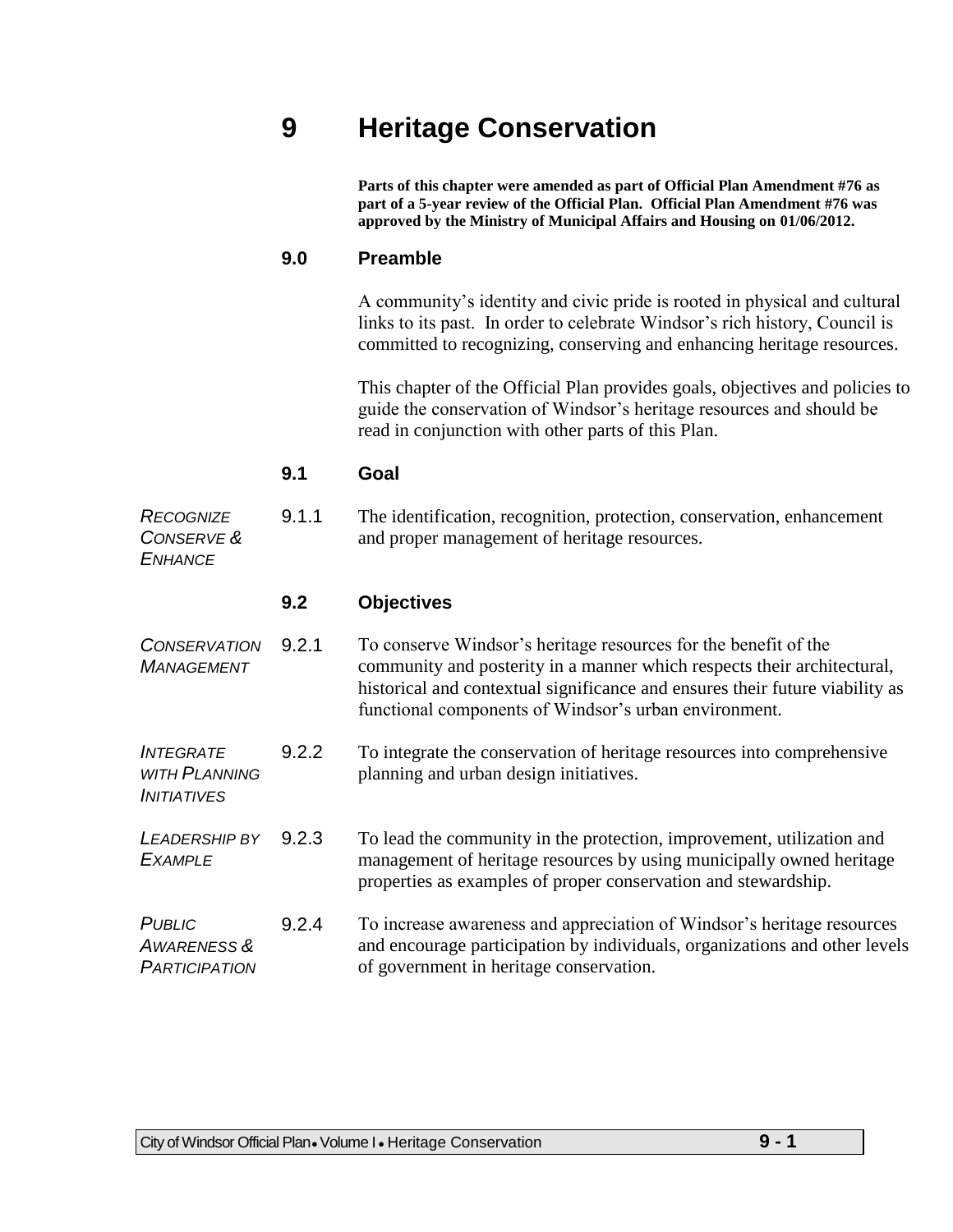|                                                                             | 9.3     | <b>Policies</b>                                                                                                                                                                                                                                                                                                                                                  |  |
|-----------------------------------------------------------------------------|---------|------------------------------------------------------------------------------------------------------------------------------------------------------------------------------------------------------------------------------------------------------------------------------------------------------------------------------------------------------------------|--|
|                                                                             | 9.3.1   | <b>General</b>                                                                                                                                                                                                                                                                                                                                                   |  |
| <b>CULTURAL</b><br><b>HERITAGE</b><br><b>RESOURCES</b><br><b>DEFINITION</b> | 9.3.1.1 | For the purpose of this Plan, heritage resources include built heritage<br>resources and cultural heritage landscapes that Council has identified as<br>being important to the community.                                                                                                                                                                        |  |
| <b>BUILT</b><br><b>HERITAGE</b><br><b>RESOURCES</b><br><b>DEFINITION</b>    | 9.3.1.2 | Built heritage resources include buildings, structures, monuments,<br>installations or remains associated with architectural, social, political,<br>economic or military history.                                                                                                                                                                                |  |
| <b>CULTURAL</b><br><b>HERITAGE</b><br>LANDSCAPE<br><b>DEFINITION</b>        | 9.3.1.3 | Cultural heritage landscapes are defined geographical areas of heritage<br>significance, which have been modified by human activities such as<br>archaeological sites, heritage conservation districts, parks/gardens, golf<br>courses, neighbourhoods, cemeteries, trail ways, streets, street patterns<br>and industrial complexes of cultural heritage value. |  |
| <b>HERITAGE</b><br><b>AREA</b><br><b>DEFINITION</b>                         | 9.3.1.4 | For the purpose of this Plan, a Heritage Area is an area or neighbourhood<br>where there are collections of important heritage resources.                                                                                                                                                                                                                        |  |
|                                                                             | 9.3.2   | <b>Identification of Heritage Resources</b>                                                                                                                                                                                                                                                                                                                      |  |
|                                                                             | 9.3.2.1 | Council will identify Windsor's heritage resources by:                                                                                                                                                                                                                                                                                                           |  |
| ARCHAEOLOGICAL<br><b>MASTER PLAN</b>                                        |         | (a) Maintaining and updating the inventory of registered<br>archaeological sites or lands of archaeological potential, as                                                                                                                                                                                                                                        |  |
|                                                                             |         | identified in the Windsor Archaeological Master Plan and<br>Schedule 'C-1': Development Constraint Areas - Archaeological<br>Potential; (added by OPA $55 - 07/24/2006$ )                                                                                                                                                                                        |  |
| <b>AREA STUDIES</b>                                                         |         | (b) Researching and documenting the history, and architectural and<br>contextual merit of potential heritage resources on an area or<br>neighbourhood basis in conjunction with Heritage Conservation<br>District studies, secondary plans or other special studies as may<br>be appropriate;                                                                    |  |
| <b>INDIVIDUAL</b><br><b>SITES</b>                                           |         | (c) Researching and documenting the history, and architectural and<br>contextual merit of potential heritage resources on an individual<br>property basis;                                                                                                                                                                                                       |  |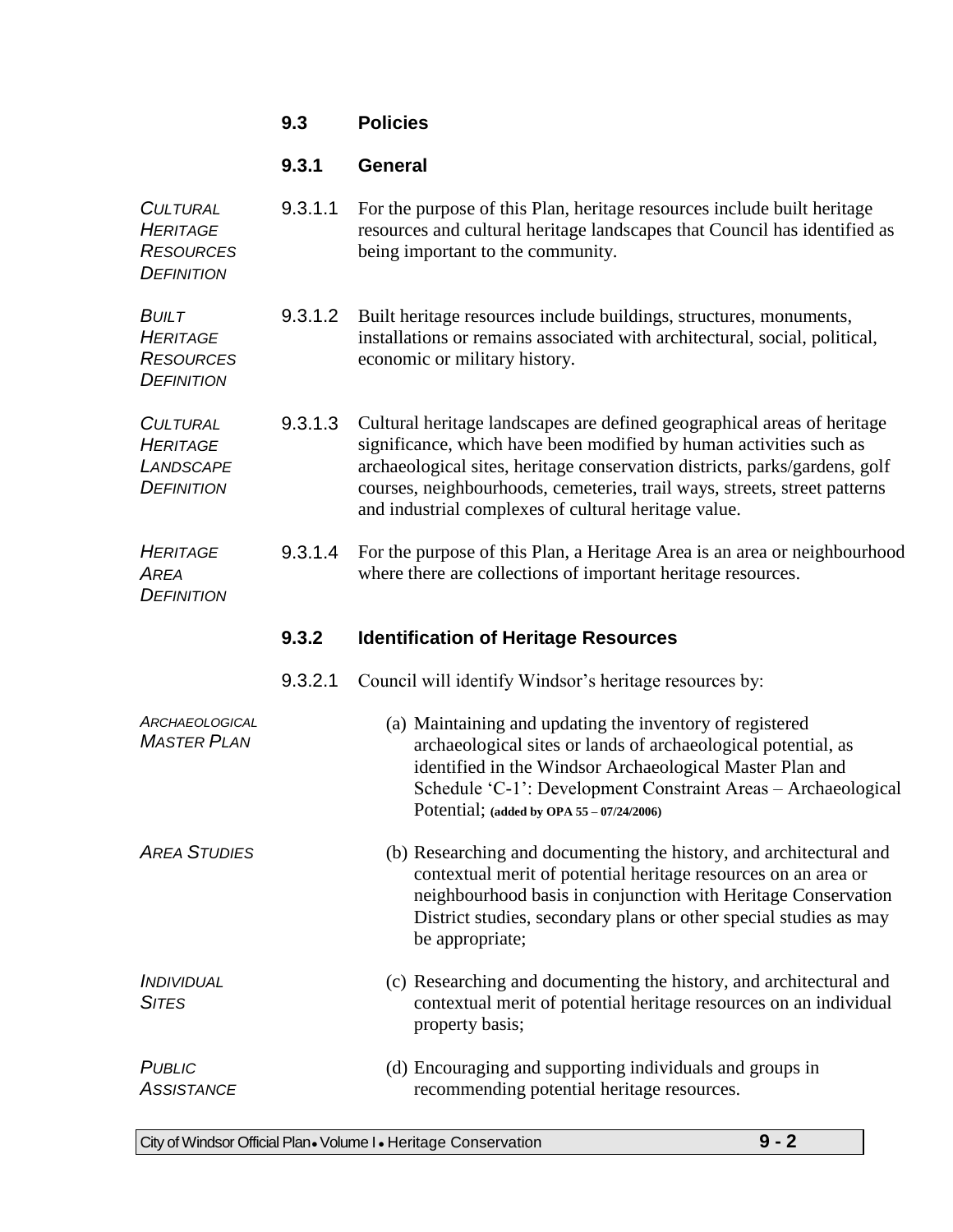## **9.3.3 Recognition of Heritage Resources**

9.3.3.1 Council will recognize Windsor's heritage resources by:

| <b>DESIGNATE</b><br><b>HERITAGE</b><br><b>PROPERTIES</b>                     |         | (a) Designating individual buildings, structures, sites and landscapes<br>as heritage properties under the Ontario Heritage Act;                                                                                                                                                                                     |
|------------------------------------------------------------------------------|---------|----------------------------------------------------------------------------------------------------------------------------------------------------------------------------------------------------------------------------------------------------------------------------------------------------------------------|
| <b>HERITAGE</b><br><b>CONSERVATION</b><br><b>DISTRICTS</b>                   |         | (b) Designating groups of buildings and areas as Heritage<br>Conservation Districts under the Ontario Heritage Act;                                                                                                                                                                                                  |
| LIST OF<br><b>DESIGNATED</b><br><b>HERITAGE</b><br><b>PROPERTIES</b>         |         | (c) Maintaining a list of designated heritage properties;                                                                                                                                                                                                                                                            |
| <b>PLAQUES</b>                                                               |         | (d) Commemorating heritage resources and Heritage Conservation<br>Districts with plaques or other suitable means; and                                                                                                                                                                                                |
| <b>HERITAGE</b><br><b>CONSERVATION</b><br><b>AWARDS</b>                      |         | (e) Presenting plaques and certificates to buildings and persons<br>representing the outstanding restoration and conservation of<br>Windsor's heritage resources by means of an annual heritage<br>conservation awards progarmme.                                                                                    |
| <b>HERITAGE</b><br>PROPERTY<br><b>DESIGNATION</b><br><b>CRITERIA</b>         | 9.3.3.2 | In order to be considered for designation under the Ontario Heritage Act,<br>the property needs to meet the requirements set out in Ontario Regulation<br>9/06.                                                                                                                                                      |
| <b>HERITAGE</b><br><b>CONSERVATION</b><br><b>DISTRICT</b><br><b>CRITERIA</b> | 9.3.3.3 | Council will require each designated Heritage Conservation District to<br>meet one or more of the following criteria:<br>(a) The area will be comprised of buildings, structures or parts                                                                                                                            |
|                                                                              |         | thereof, and sites or landscapes of architectural and/or historical<br>significance meeting the criteria established in policy 9.3.3.2; and                                                                                                                                                                          |
|                                                                              |         | (b) The area may also include other buildings, structures, sites or<br>landscapes which do not individually merit designation, but which<br>constitute infilling among properties of architectural and/or<br>historical significance and are necessary for the conservation of<br>the overall character of the area. |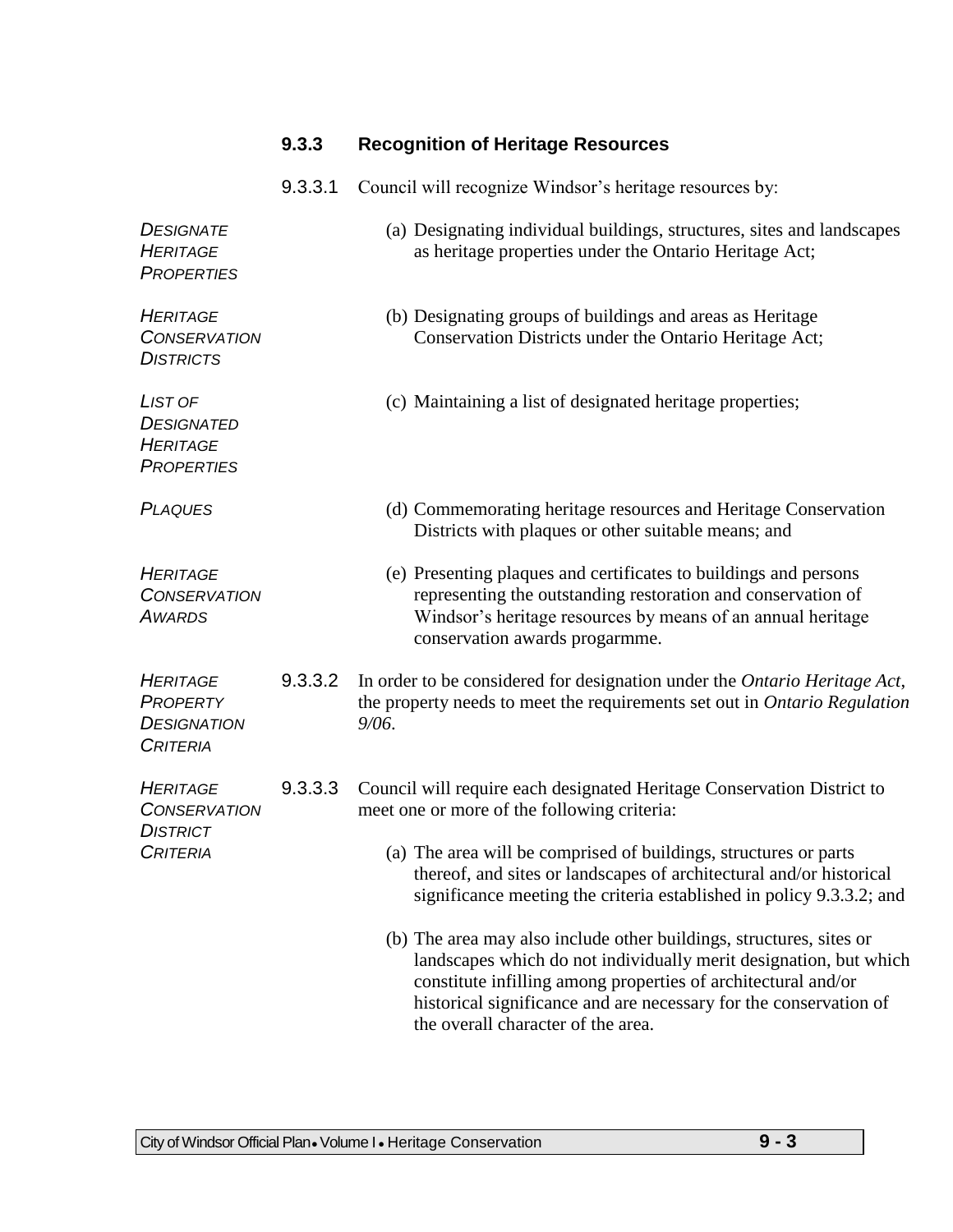| <b>IDENTIFY</b><br><b>HERITAGE</b>                           |         | 9.3.3.4 Council will identify heritage resources by:                                                                                                                                                                                                                                                                                                                                                                                                                                                                                                                                                                                                           |
|--------------------------------------------------------------|---------|----------------------------------------------------------------------------------------------------------------------------------------------------------------------------------------------------------------------------------------------------------------------------------------------------------------------------------------------------------------------------------------------------------------------------------------------------------------------------------------------------------------------------------------------------------------------------------------------------------------------------------------------------------------|
| <b>RESOURCES</b><br><b>HERITAGE</b><br><b>REGISTER</b>       |         | (a) Maintaining and updating the list of built heritage resources<br>known as the Windsor Municipal Heritage Register; and                                                                                                                                                                                                                                                                                                                                                                                                                                                                                                                                     |
|                                                              |         | (b) Identifying neighbourhoods containing collections of important<br>heritage resources such as Heritage Areas and Heritage<br>Conservation Districts on Schedule 'G': Civic Image.                                                                                                                                                                                                                                                                                                                                                                                                                                                                           |
|                                                              | 9.3.4   | <b>Protection of Heritage Resources</b>                                                                                                                                                                                                                                                                                                                                                                                                                                                                                                                                                                                                                        |
|                                                              | 9.3.4.1 | Council will protect heritage resources by:                                                                                                                                                                                                                                                                                                                                                                                                                                                                                                                                                                                                                    |
| <b>ARCHAEOLOGICAL</b><br><b>SITES</b>                        |         | (a) Requiring that development or infrastructure undertakings on<br>lands containing potential archaeological resources avoid the<br>destruction or alteration of these resources; or where this is not<br>possible, requiring the proponent to conserve significant<br>archaeological resources through documentation and removal or<br>mitigation in advance of land disturbances, in accordance with the<br>Ontario Heritage Act and the policies contained within the<br>Windsor Archaeological Master Plan, its implementation manual<br>and Schedule 'C-1': Development Constraint Areas -<br>Archaeological Potential; (amended by OPA 55 - 07/24/2006) |
| <b>DEMOLITION OR</b><br><b>ALTERATION</b><br><b>APPROVAL</b> |         | (b) Requiring any person who proposes to demolish or alter a<br>designated heritage property to submit plans to Council for<br>approval under the Ontario Heritage Act;                                                                                                                                                                                                                                                                                                                                                                                                                                                                                        |
| <b>MODIFICATION</b><br><b>APPROVAL</b>                       |         | (c) Requiring that, prior to approval of any alteration, partial<br>demolition, removal or change in use of a designated heritage<br>property, the applicant demonstrate that the proposal will not<br>adversely impact the heritage significance of the property and/or<br>its Heritage Conservation District;                                                                                                                                                                                                                                                                                                                                                |
| <b>RECORD FOR</b><br><b>ARCHIVES</b>                         |         | (d) Requiring that, prior to approval of any alteration, partial<br>demolition, removal or change in use of a designated heritage<br>property, the applicant prepare, to the satisfaction of the<br>Municipality, an archival record for submission to the municipal<br>archives;                                                                                                                                                                                                                                                                                                                                                                              |
| <b>EASEMENTS</b>                                             |         | (e) Entering into heritage easement agreements with the owners of<br>designated heritage properties who are recipients of heritage<br>grants and/or loans;                                                                                                                                                                                                                                                                                                                                                                                                                                                                                                     |
| <b>PROPERTY</b><br><b>STANDARDS</b>                          |         | (f) Requiring that heritage properties are maintained, in order to<br>retain their heritage values, attributes, and integrity;                                                                                                                                                                                                                                                                                                                                                                                                                                                                                                                                 |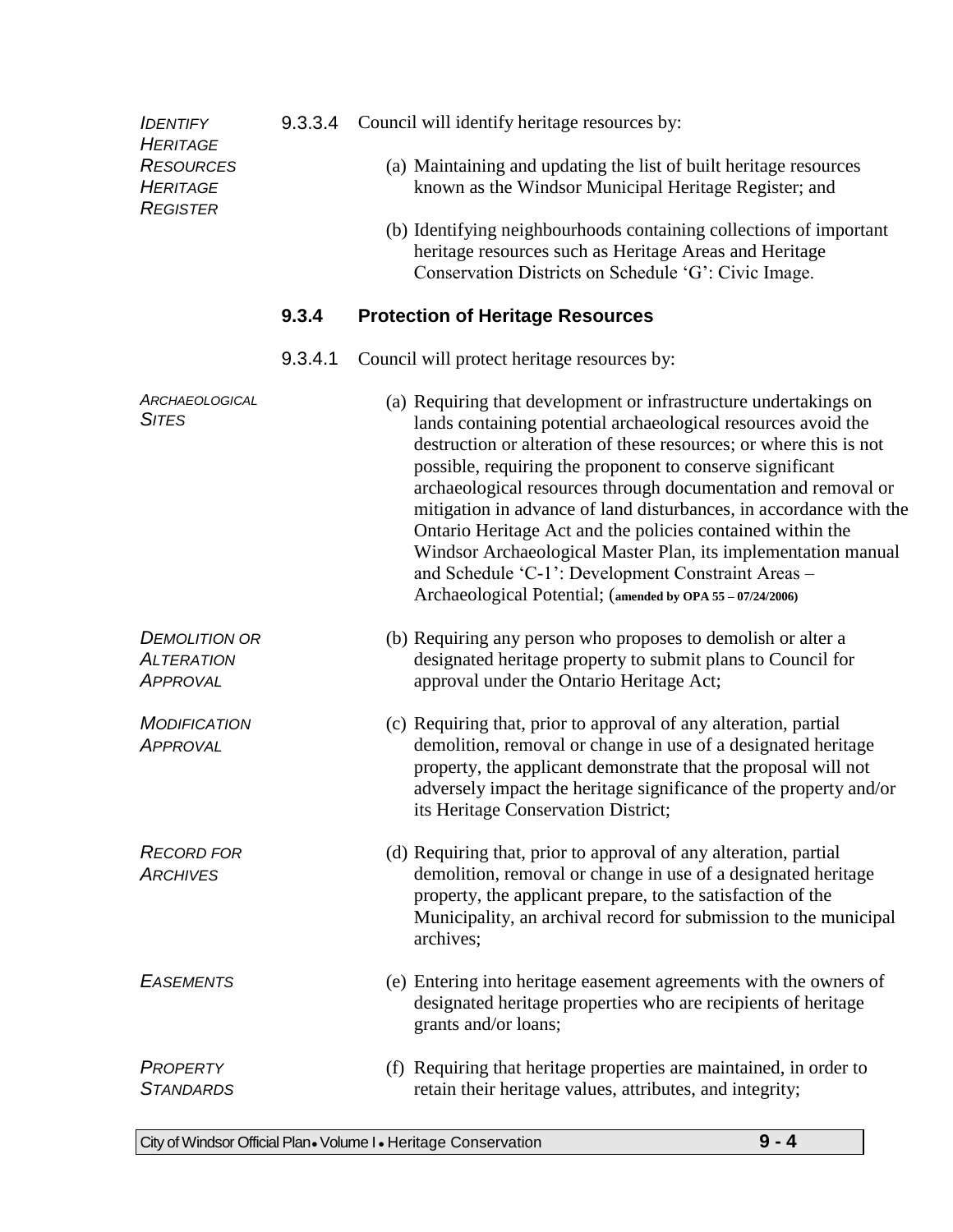| <b>ADAPTIVE</b><br><b>REUSE</b>                                                                   |         | (g) Encouraging the adaptive reuse of architectural and/or historically<br>significant buildings and structures;                                                                                                                                                                                                                                                                                                                                                                                                                                                                                                                                                                                                                                                                                                                        |
|---------------------------------------------------------------------------------------------------|---------|-----------------------------------------------------------------------------------------------------------------------------------------------------------------------------------------------------------------------------------------------------------------------------------------------------------------------------------------------------------------------------------------------------------------------------------------------------------------------------------------------------------------------------------------------------------------------------------------------------------------------------------------------------------------------------------------------------------------------------------------------------------------------------------------------------------------------------------------|
| <b>RELOCATION</b>                                                                                 |         | (h) Recognizing that the importance of a heritage resource is tied<br>most significantly to its original location, and that all means<br>should be undertaken to include heritage buildings appropriately<br>in new development, the relocation of a heritage resource may<br>only be considered when:<br>(i) The resource is threatened by demolition;<br>(ii) The resource is threatened by alterations which would destroy<br>its heritage value;<br>(iii) The resource will serve a useful function in the proposed<br>location;<br>(iv) The resource will have public exposure in the proposed location;<br>(v) The resource will enhance heritage resources already located in<br>the vicinity of the proposed location; and<br>(vi) The relocation of the resource is feasible in terms of engineering<br>and economic criteria. |
| <b>ACQUISITION &amp;</b><br>JOINT<br><b>VENTURES</b>                                              |         | (i) Considering participation in the development of sites containing<br>significant heritage resources through acquisition, assembly,<br>resale, joint ventures or other forms of involvement that will<br>result in the conservation, restoration and/or rehabilitation of<br>those resources; and                                                                                                                                                                                                                                                                                                                                                                                                                                                                                                                                     |
| <b>BONUSING</b>                                                                                   |         | (j) Allowing for the transfer of development heights or densities to<br>other areas of the property or Windsor in exchange for the<br>conservation of heritage resources.                                                                                                                                                                                                                                                                                                                                                                                                                                                                                                                                                                                                                                                               |
|                                                                                                   | 9.3.5   | <b>Enhancement of Heritage Resources</b>                                                                                                                                                                                                                                                                                                                                                                                                                                                                                                                                                                                                                                                                                                                                                                                                |
|                                                                                                   | 9.3.5.1 | Council will enhance heritage resources by:                                                                                                                                                                                                                                                                                                                                                                                                                                                                                                                                                                                                                                                                                                                                                                                             |
| <b>HERITAGE</b><br><b>AREAS AND</b><br><b>HERITAGE</b><br><b>CONSERVATION</b><br><b>DISTRICTS</b> |         | (a) Ensuring that within any Heritage Area or Heritage Conservation<br>District that:                                                                                                                                                                                                                                                                                                                                                                                                                                                                                                                                                                                                                                                                                                                                                   |
| <b>INFRASTRUCTURE</b>                                                                             |         | (i) Infrastructure undertakings respect and enhance the historic<br>character of the area;                                                                                                                                                                                                                                                                                                                                                                                                                                                                                                                                                                                                                                                                                                                                              |
| <b>DEVELOPMENT</b>                                                                                |         | (ii) Development be of compatible height, massing, scale, setback<br>and architectural style;                                                                                                                                                                                                                                                                                                                                                                                                                                                                                                                                                                                                                                                                                                                                           |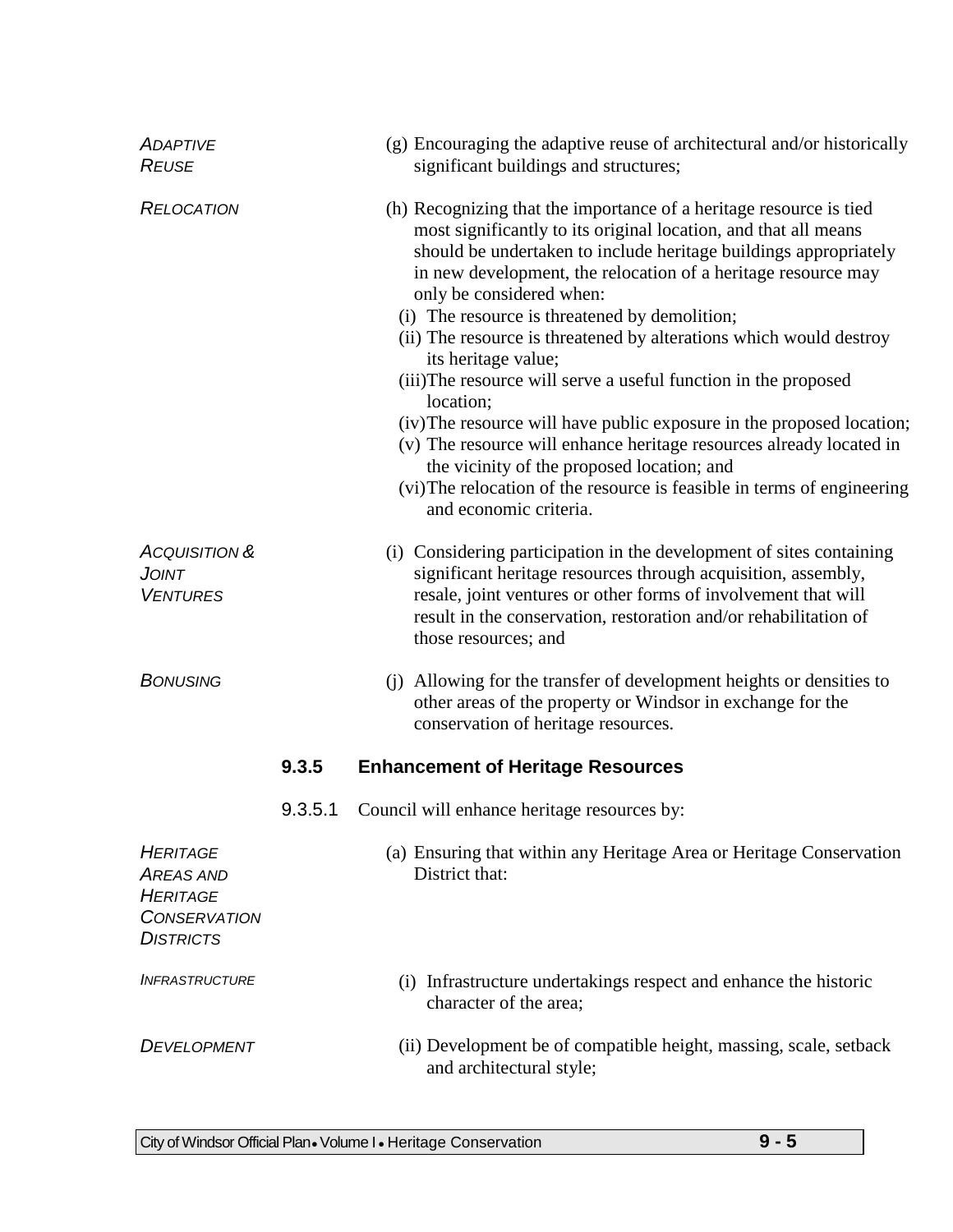| <b>COMMUNITY</b><br><b>HERITAGE</b><br><b>FUND</b>    |         | (b) Promoting, maintaining and administering the Built Heritage<br>Preservation Fund for special heritage conservation projects;                                                                                                                               |  |
|-------------------------------------------------------|---------|----------------------------------------------------------------------------------------------------------------------------------------------------------------------------------------------------------------------------------------------------------------|--|
| <b>BUILT</b><br><b>HERITAGE</b><br><b>FUND</b>        |         | (c) Promoting, maintaining and administering the Built Heritage<br>Preservation Fund for special heritage conservation projects;                                                                                                                               |  |
| <b>GRANTS</b>                                         |         | (d) Participating in heritage grant programmes or other financial aid<br>programmes of other levels of government or of non-government<br>organizations, when appropriate;                                                                                     |  |
| <b>INFRASTRUCTURE</b><br><b>UNDERTAKINGS</b>          |         | (e) Ensuring that any development or infrastructure undertakings<br>enhance the areas surrounding heritage resources, wherever<br>possible;                                                                                                                    |  |
| <b>OTHER</b><br><b>PROGRAMMES</b>                     |         | (f) Utilizing other programmes administered by the Municipality to<br>further its heritage objectives; and                                                                                                                                                     |  |
| <b>TECHNICAL</b><br><b>ADVICE</b>                     |         | (g) Providing technical information on the preservation of heritage<br>resources.                                                                                                                                                                              |  |
|                                                       | 9.3.6   | <b>Management of Heritage Resources</b>                                                                                                                                                                                                                        |  |
|                                                       |         |                                                                                                                                                                                                                                                                |  |
|                                                       | 9.3.6.1 | Council will manage heritage resources by:                                                                                                                                                                                                                     |  |
| <b>WINDSOR</b><br><b>HERITAGE</b><br><b>COMMITTEE</b> |         | (a) Seeking the advice of the Windsor Heritage Committee on<br>matters associated with associated with heritage conservation;                                                                                                                                  |  |
| <b>LEADERSHIP</b>                                     |         | (b) Protecting, conserving and managing Municipally owned heritage<br>resources in a manner which furthers the objectives and policies<br>of this Plan and which sets an example of leadership for the<br>community in the conservation of heritage resources; |  |
| <b>MUNICIPAL</b><br><b>OPERATIONS</b>                 |         | (c) Ensuring that the activities of all Municipal departments respect<br>the character and significance of Windsor's heritage resources;                                                                                                                       |  |
| <b>PUBLIC</b><br><b>PARTICIPATION</b>                 |         | (d) Encouraging public participation in the conservation of heritage<br>resources;                                                                                                                                                                             |  |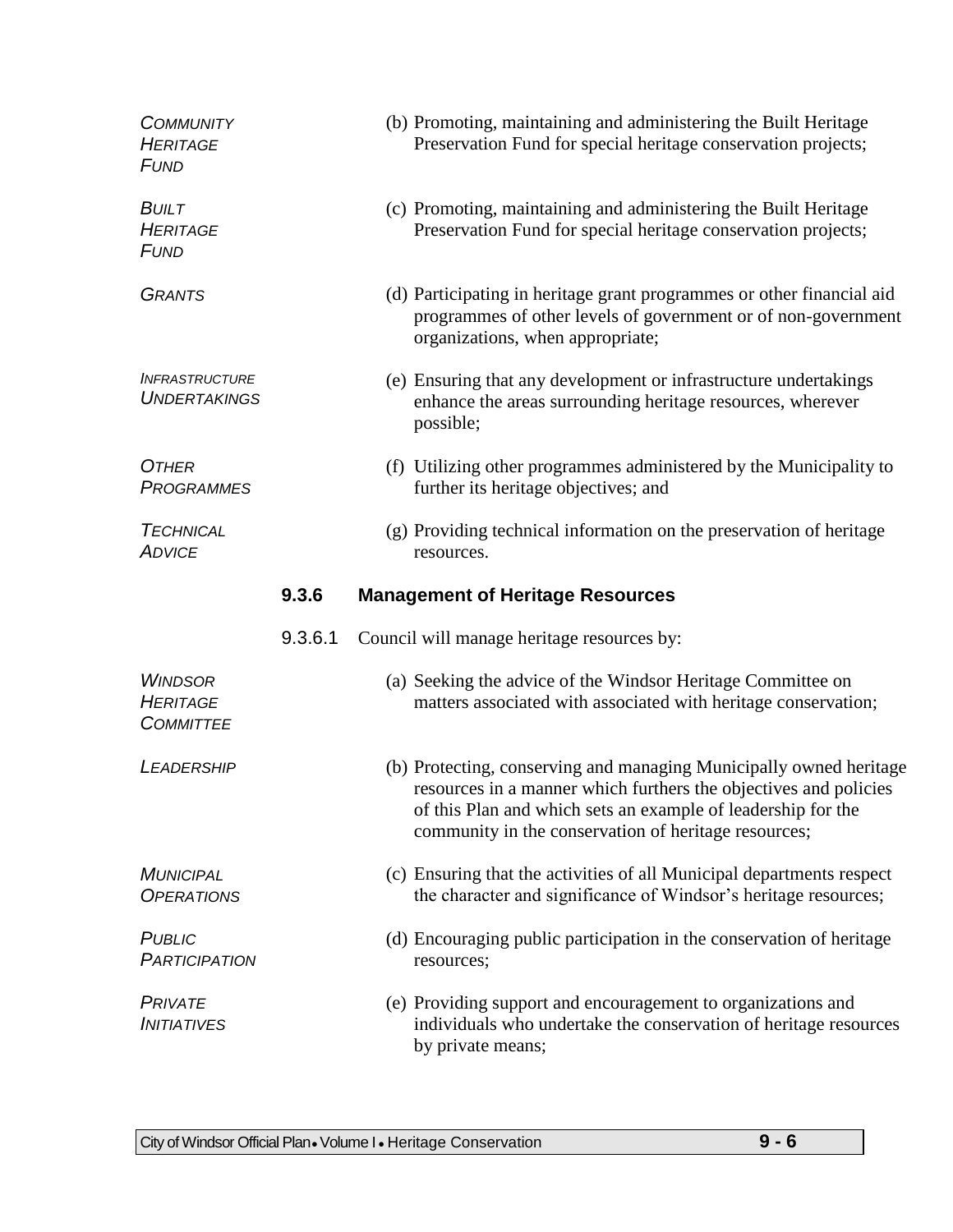| <b>AWARENESS &amp;</b><br><b>EDUCATION</b>             |         | (f) Promoting public understanding, appreciation and enjoyment of<br>Windsor's heritage resources through an on-going public<br>awareness and education programme;                                                                                                                                                                                                                                                                                                                                                                                                           |
|--------------------------------------------------------|---------|------------------------------------------------------------------------------------------------------------------------------------------------------------------------------------------------------------------------------------------------------------------------------------------------------------------------------------------------------------------------------------------------------------------------------------------------------------------------------------------------------------------------------------------------------------------------------|
| <b>COORDINATION</b>                                    |         | (g) Coordinating the Municipality's heritage planning and<br>programmes with other levels of government to avoid duplication<br>of effort and to reinforce mutual objectives;                                                                                                                                                                                                                                                                                                                                                                                                |
| <b>REVIEW</b>                                          |         | (h) Systematically reviewing and updating the Municipalities heritage<br>policies, plans and programmes; and                                                                                                                                                                                                                                                                                                                                                                                                                                                                 |
| <b>INFORMATION</b><br><b>BASE</b>                      |         | (i) Creating a heritage resource information base to identify heritage<br>resources.                                                                                                                                                                                                                                                                                                                                                                                                                                                                                         |
|                                                        | 9.3.7   | <b>Heritage Resources and Planning Initiatives</b>                                                                                                                                                                                                                                                                                                                                                                                                                                                                                                                           |
|                                                        | 9.3.7.1 | Council will integrate heritage conservation into the development and<br>infrastructure approval process by:                                                                                                                                                                                                                                                                                                                                                                                                                                                                 |
| <b>ARCHAEOLOGICAL</b><br><b>ASSESSMENT</b>             |         | (a) Requiring the preparation of an archaeological assessment when<br>development proposals or infrastructure undertakings affect<br>known archaeological resources or areas of archaeological<br>potential as designated on Schedule 'C-1': Development<br>Constraint Areas - Archaeological Potential and in accordance<br>with the Windsor Archaeological Master Plan and its<br>implementation manual; (amended by OPA 55 - 07/24/2006)                                                                                                                                  |
| <b>PLANNING</b><br><b>STUDIES</b>                      |         | (b) Ensuring that secondary plan studies, community improvement<br>plans and other planning studies identify heritage resources which<br>may exist in the areas under study and propose means to protect<br>and enhance those heritage resources;                                                                                                                                                                                                                                                                                                                            |
| <b>BUILT</b><br><b>HERITAGE</b><br><b>IMPACT STUDY</b> |         | (c) To ensure that properties designated under sections IV, V, or VI<br>of the <i>Ontario Heritage Act</i> (designated properties) are conserved,<br>development of any adjacent property shall be required to:<br>(i) Prepare a Built Heritage Impact Study to identify potential<br>adverse impacts on the designated property, and<br>(ii) In the event any adverse impacts are identified in the Built<br>Heritage Impact Study, then the development shall be subject to<br>the Site Plan Control process to ensure appropriate mitigation<br>measures are implemented; |
| APPROVAL<br><b>PROCESS</b>                             |         | (d) Utilizing the planning approval process (subdivisions /<br>condominiums, official plan amendments, zoning amendments,<br>site plan control, consent, minor variance, demolition control) to<br>facilitate the retention of heritage resources, and to ensure any                                                                                                                                                                                                                                                                                                         |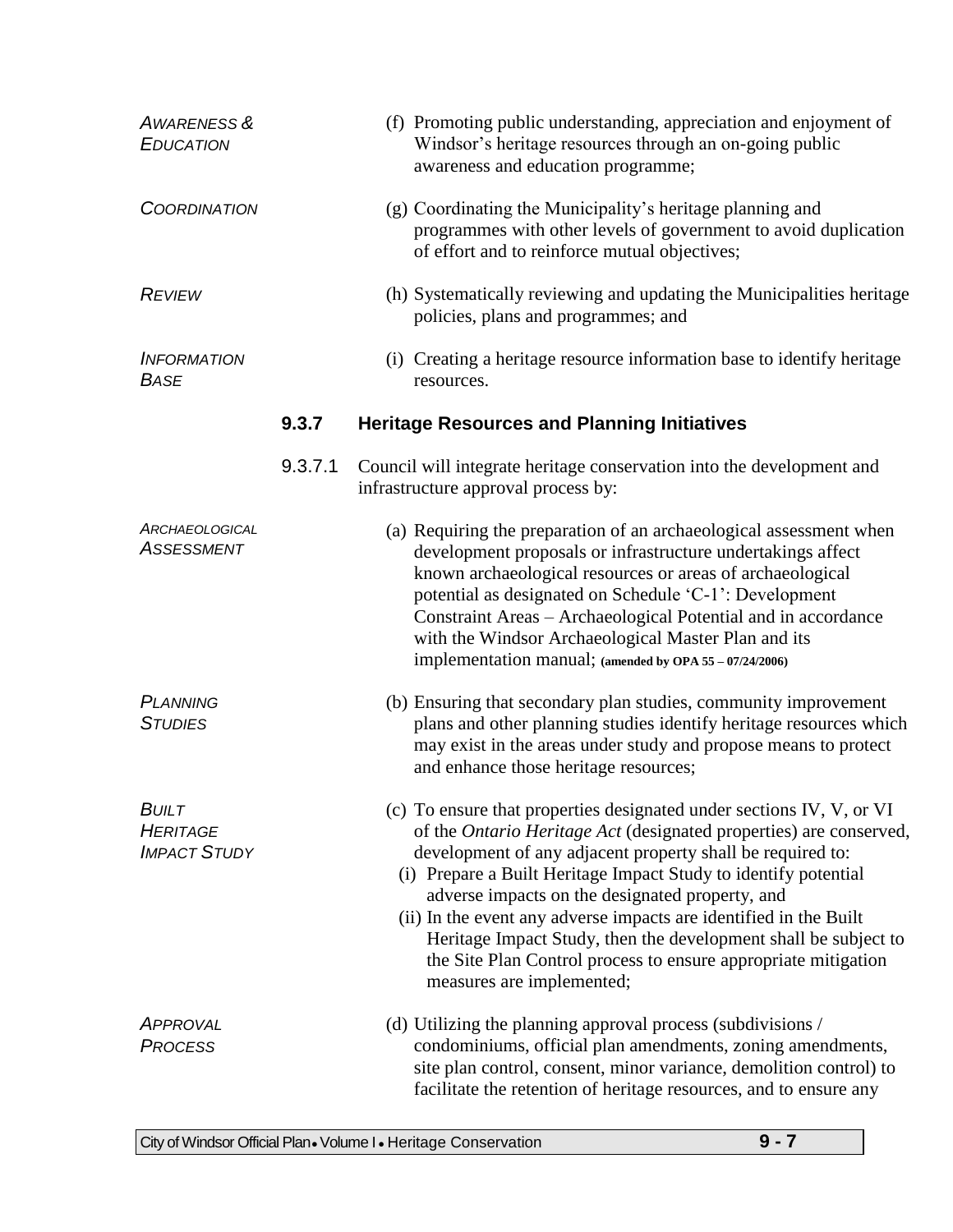|                                                                 | proposed development is compatible with heritage resources;                                                                                                                                                                                                                                                                                                                                                                                                                                                                                                                                                                                                                                                                                                                                                                                      |
|-----------------------------------------------------------------|--------------------------------------------------------------------------------------------------------------------------------------------------------------------------------------------------------------------------------------------------------------------------------------------------------------------------------------------------------------------------------------------------------------------------------------------------------------------------------------------------------------------------------------------------------------------------------------------------------------------------------------------------------------------------------------------------------------------------------------------------------------------------------------------------------------------------------------------------|
| <b>URBAN DESIGN</b><br><b>CRITERIA</b>                          | (e) Having regard to the following factors when assessing<br>applications such as zoning amendments, site plan control<br>applications, demolition control and payment-in-lieu, which may<br>impact heritage resources:<br>(i) Respecting the massing, profile and character of adjacent<br>buildings;<br>(ii) Approximating the width and established setback pattern of<br>nearby heritage buildings;<br>(iii)Respecting the yards, gardens, trees and landscaped grounds<br>associated with the heritage properties and districts which<br>contribute to their integrity, identity, and setting;<br>(iv) Maintaining, enhancing or creating views and vistas of heritage<br>resources; and<br>(v) Minimizing the impact of shadowing on adjacent heritage<br>properties, particularly on landscaped open spaces and outdoor<br>amenity areas. |
| <b>DEMOLITION</b><br><b>CONTROL</b>                             | (f) Utilizing the demolition control provisions of the Planning Act<br>and the Heritage Act to assist in the protection of heritage<br>buildings and structures;                                                                                                                                                                                                                                                                                                                                                                                                                                                                                                                                                                                                                                                                                 |
| <b>MAINTENANCE</b><br>STANDARDS &<br><b>OCCUPANCY</b><br>BY-LAW | (g) Utilizing the Maintenance and Occupancy Standards By-law to<br>facilitate the maintenance and conservation of heritage resources<br>and ensuring that the application of this by-law is not detrimental<br>to the conservation of heritage resources;                                                                                                                                                                                                                                                                                                                                                                                                                                                                                                                                                                                        |
| <b>HERITAGE</b><br><b>ZONING</b>                                | (h) Ensuring that the development of heritage resources and the<br>development of adjacent properties is complementary to those<br>resources by regulating the use, massing, form, location, setback<br>and other matters of development by means of heritage zones and<br>other zones in the zoning by-law;                                                                                                                                                                                                                                                                                                                                                                                                                                                                                                                                     |
| <b>DEVELOPMENT</b><br>PROPOSALS                                 | (i) Requiring for all development proposals that abut or in the<br>opinion of the City Planner are likely to materially affect a<br>designated heritage building or structure, a Built Heritage Impact<br>Study to the satisfaction of the City Planner;                                                                                                                                                                                                                                                                                                                                                                                                                                                                                                                                                                                         |
| 210 DETROIT<br><b>STREET</b>                                    | (j) Notwithstanding the provisions of 9.3.7 (i), the lands municipally<br>known on March 23, 2010 as 210 Detroit Street are exempt from<br>the provisions of $9.3.7$ (i) so long as the lands continue to be used<br>for:<br>1. The storage and distribution of aggregate materials, premixed<br>concrete, concrete blocks or asphalt batching plant;<br>2. Manufactured premixed concrete or concrete blocks;                                                                                                                                                                                                                                                                                                                                                                                                                                   |